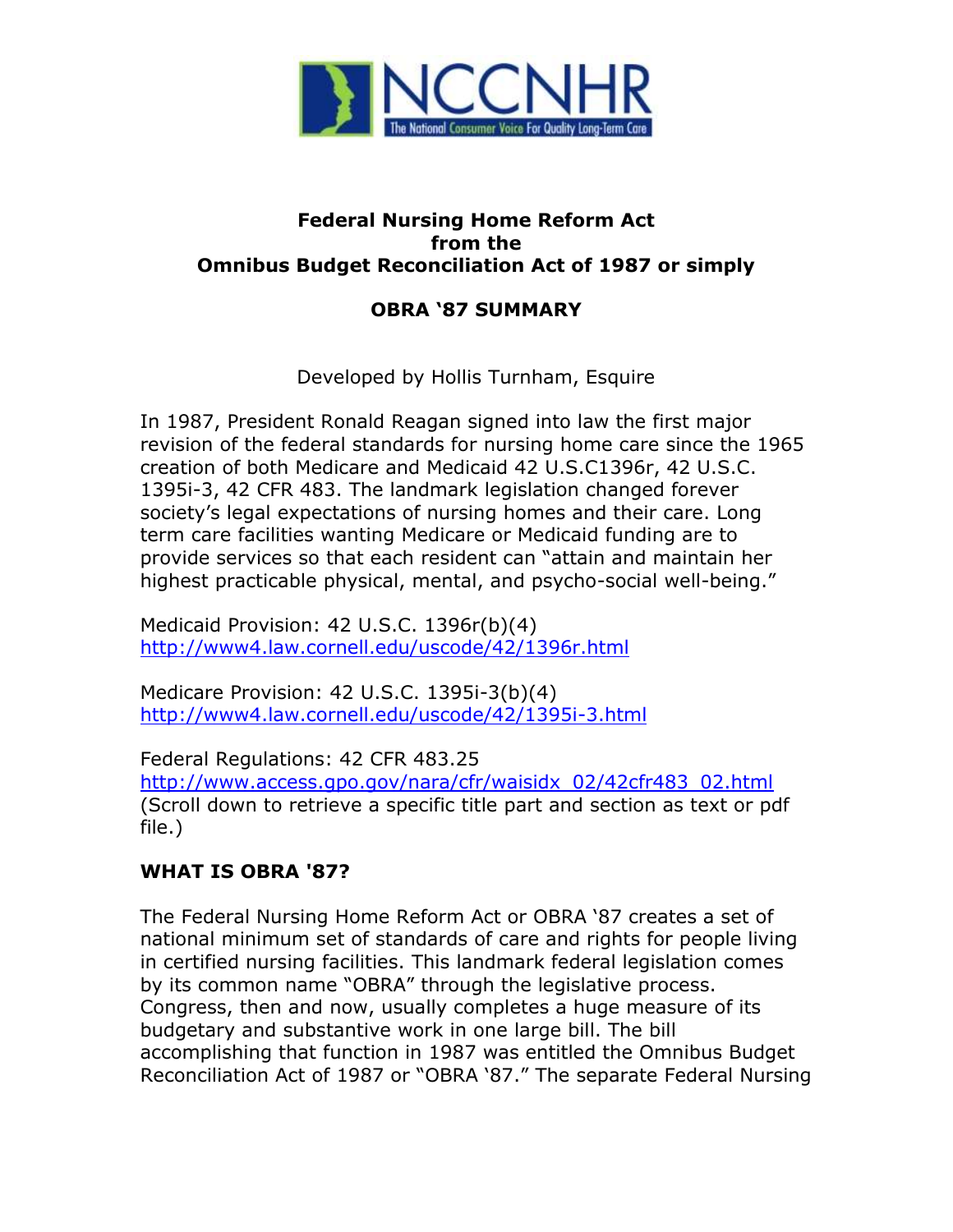Home Reform Act along with many other separate bills was "rolled into"one bill to insure final passage of all the elements.

These minimum federal health and care requirements for nursing homes are to be delivered through variety of established protocols within nursing homes and regulatory agencies. And as minimum standards, Long-Term Care Ombudsmen should view OBRA as a baseline that should be built upon to reach not only resident "wellbeing" but also happiness and fulfillment.

OBRA also recognized the unique and important role performed by the LTCOP for nursing home residents. The federal Medicaid and Medicaid legislation included those distinct advocacy roles and subsequent regulations and other guidance has given LTCOPs additional tools to serve resident interests.

The changes OBRA brought to nursing home care are enormous. Some of the most important resident provisions include:

- Emphasis on a resident's quality of life as well as the quality of care;
- New expectations that each resident's ability to walk, bathe, and perform other activities of daily living will be maintained or improved absent medical reasons;
- A resident assessment process leading to development of an individualized care plan 75 hours of training and testing of paraprofessional staff;
- Rights to remain in the nursing home absent non-payment, dangerous resident behaviors, or significant changes in a resident's medical condition;
- New opportunities for potential and current residents with mental retardation or mental illnesses for services inside and outside a nursing home;
- A right to safely maintain or bank personal funds with the nursing home; Rights to return to the nursing home after a hospital stay or an overnight visit with family and friends The right to choose a personal physician and to access medical records;
- The right to organize and participate in a resident or family council;
- The right to be free of unnecessary and inappropriate physical and chemical restraints;
- Uniform certification standards for Medicare and Medicaid homes;
- Prohibitions on turning to family members to pay for Medicare and Medicaid services;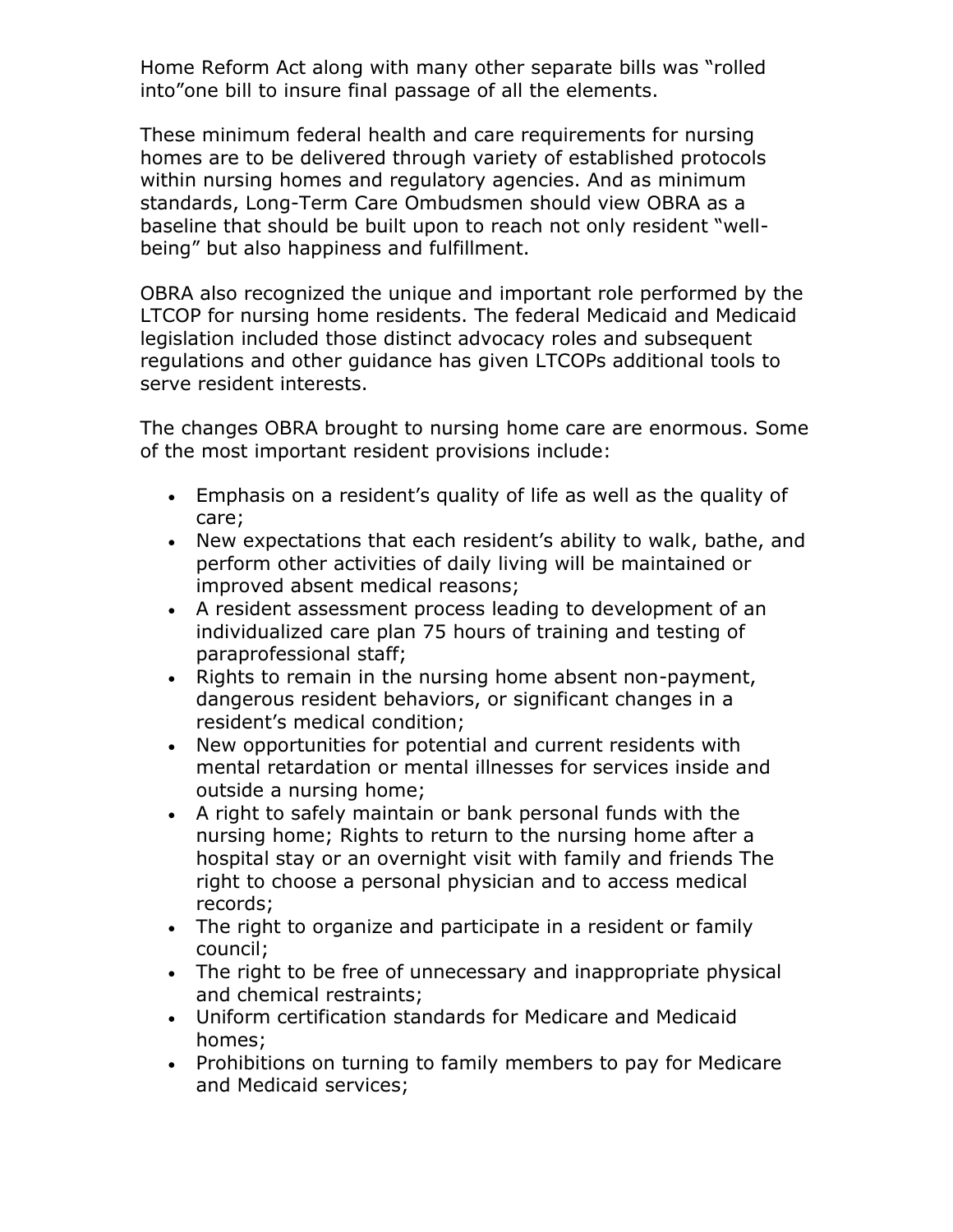• and New remedies to be applied to certified nursing homes that fail to meet minimum federal standards.

OBRA set in motion forces that changed the way state inspectors approached all their visits to nursing homes. Inspectors no longer spend their time exclusively with staff or with facility records. Conversations with residents and families are a prime time survey event. Observing dining and medications administration are a focal point of every annual inspection.

Under OBRA, Long Term Care Ombudsman Programs have defined roles to fulfill and tools to use in the annual inspection process to nurture the conversations between residents/families and inspectors and life in the nursing home.

## **HOW DID OBRA '87 COME ABOUT?**

The federal Nursing Home Reform Act became law with growing public concern with the poor quality of care in too many nursing homes and the concerted advocacy of advocates, consumers, provider associations, and health care professionals. Congress asked the Institute of Medicine (IoM) to study how to better regulate the quality of care in the nation's Medicaid and Medicare certified nursing homes.

In its 1986 report Improving the Quality of Care in Nursing Homes, the expert panel recommended:

- A stronger federal role in improving quality;
- Revisions in performance standards, the inspection process, and the remedies to improve nursing home services;
- **Better training of nursing home staff;**
- Improved assessment of resident needs; and
- A dynamic and evolutionary regulatory process.
- Information can be found at: [http://www.nap.edu/catalog.php?record\\_id=646](http://www.nap.edu/catalog.php?record_id=646)

In order to assure implementation of the IoM recommendations from the "blue ribbon panel," the National Citizens' Coalition for Nursing Home Reform organized the "Campaign for Quality Care" to support the federal reforms. National organizations representing consumers, nursing homes, and health care professionals worked together, and continue to work, to create consensus positions on major nursing home issues. Their consensus positions on the IoM report laid the foundation for the federal law.

OBRA has changed the care and lives of nursing home residents across America. There have been significant improvements in the